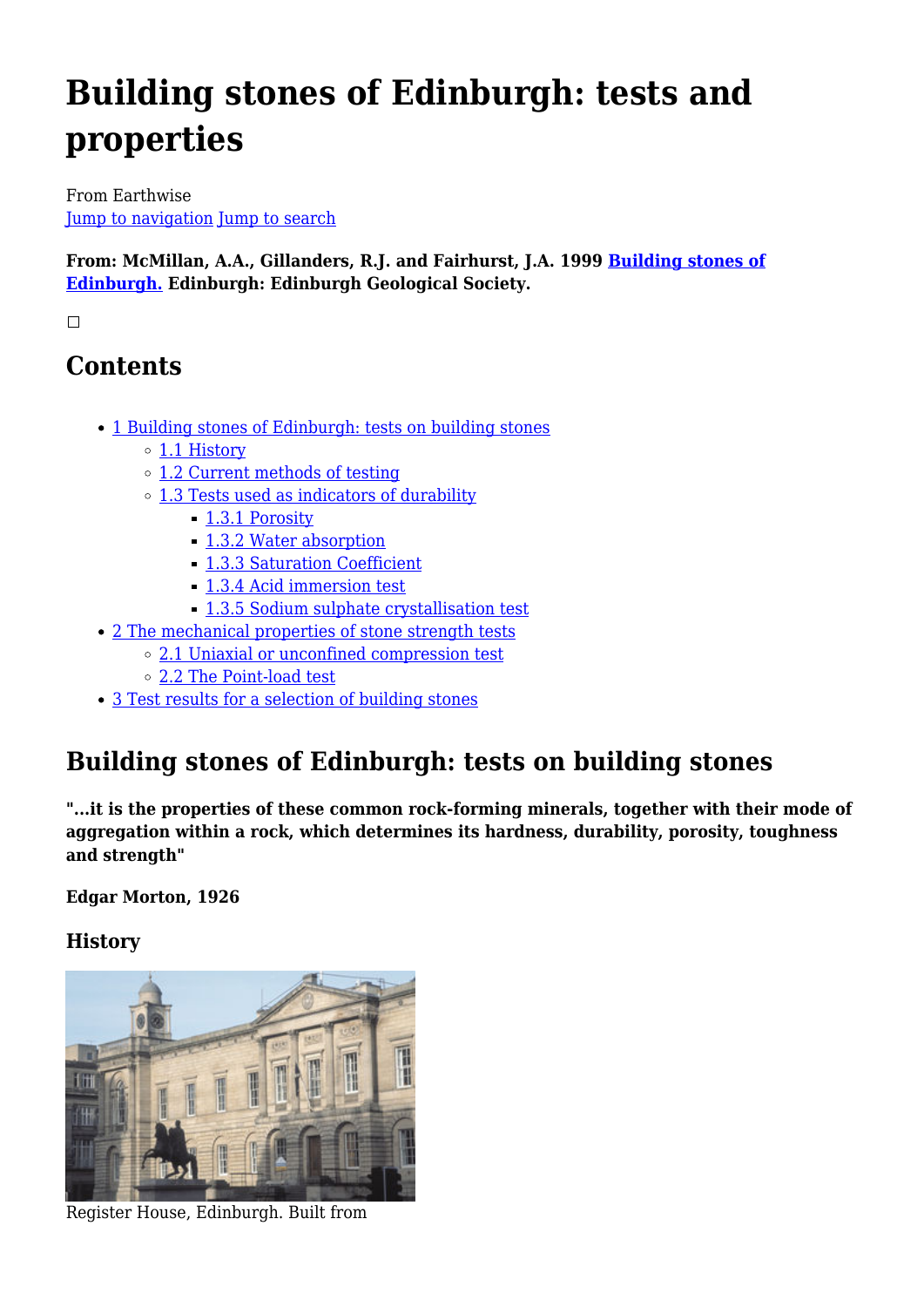Craigleith Sandstone.

Attempts to assess the strength and forecast the durability of building stone probably date from its beginnings as a structural material. Quarry owners would have wished to give some quantifiable assurance of the performance of a stone to prospective purchasers. Architects would have needed to satisfy themselves and their clients that a particular stone was suitable for the purpose intended. Unfortunately there appear to be few written records of such tests.

George Smith, architect, writing in 1835, records that Robert Adam 'procured specimens from all the quarries in the neighbourhood and after ascertaining their comparative merits, fixed on Craigleith stone for **Register House** [128] (c.1776). It would be of interest to know how such an eminent 18th century architect arrived at his decision. The performance of the stone over two centuries and modern tests on Craigleith stone would vindicate Adam's decision on grounds of durability and strength but what were his reasons for rejecting other stones available at that time? Was he solely concerned with strength and long-term appearance? Was influence brought to bear? Presumably the costs of extracting, transporting and working the stone were not significant factors for such a building, but Craigleith quarry was extensively worked during the following hundred years for many less prestigious buildings.

John Rennie (1761-1821) tested the compressive strength of a one-inch cube of Craigleith stone which failed at 12,346 lb; the moisture content, which would have affected the strength, is not stated. The small size of the sample probably reflects the difficulty of applying an intensive known load evenly to a test piece at that time and we are not told if more than one sample was tested. Craigleith stone was also included in the stones considered by the parliamentary inquiry of 1839 to determine a suitable stone for the construction of the new Houses of Parliament.

Hudson Beare of the University of London, who was later to become Professor of Civil Engineering at the University of Edinburgh, undertook what appears to be the first comparative testing of a wide range of British building stones at the end of the 19th century.

The tests he performed gave the compressive stress required to fracture the specimen, specific gravity, mass (or bulk) density of the stone, water absorption and the coefficient of elasticity (Young's modulus). Importantly he described in considerable detail how the samples were obtained and the tests performed. The latter is important because variations in test methods can cause significant variations in results. Beare also subjected some of the specimens to a freezing test for which he had to rely upon natural conditions; freezing previously soaked specimens by placing them out of doors overnight and thawing them indoors during the day. The test was terminated by a thaw.

Beare obtained his samples for testing by the simple expedient of inviting quarry owners to submit three specimens of stone in the form of two and one quarter inch cubes. We may presume that these were very likely selected samples of the best stone that the quarry could produce and therefore not representative samples. Beare may have restricted the number of specimens from each quarry to keep the tests to a manageable number, bearing in mind the time required to perform the tests. It is likely that he recognised the limitations of testing such a small number of specimens from each quarry but he was seeking comparative values and probably did not expect his results to be quoted unquestioningly and out of context in the years that followed.

Quite apart from the difficulty of obtaining representative values from three small samples of extensive masses of heterogeneous material, the tests must have required careful sequencing to ensure that any one test did not affect a property which was to be tested thereafter using the same specimen. The specimen size was derived by estimating the size of the strongest stone which could be crushed in the 100,000 lb testing machine of University College.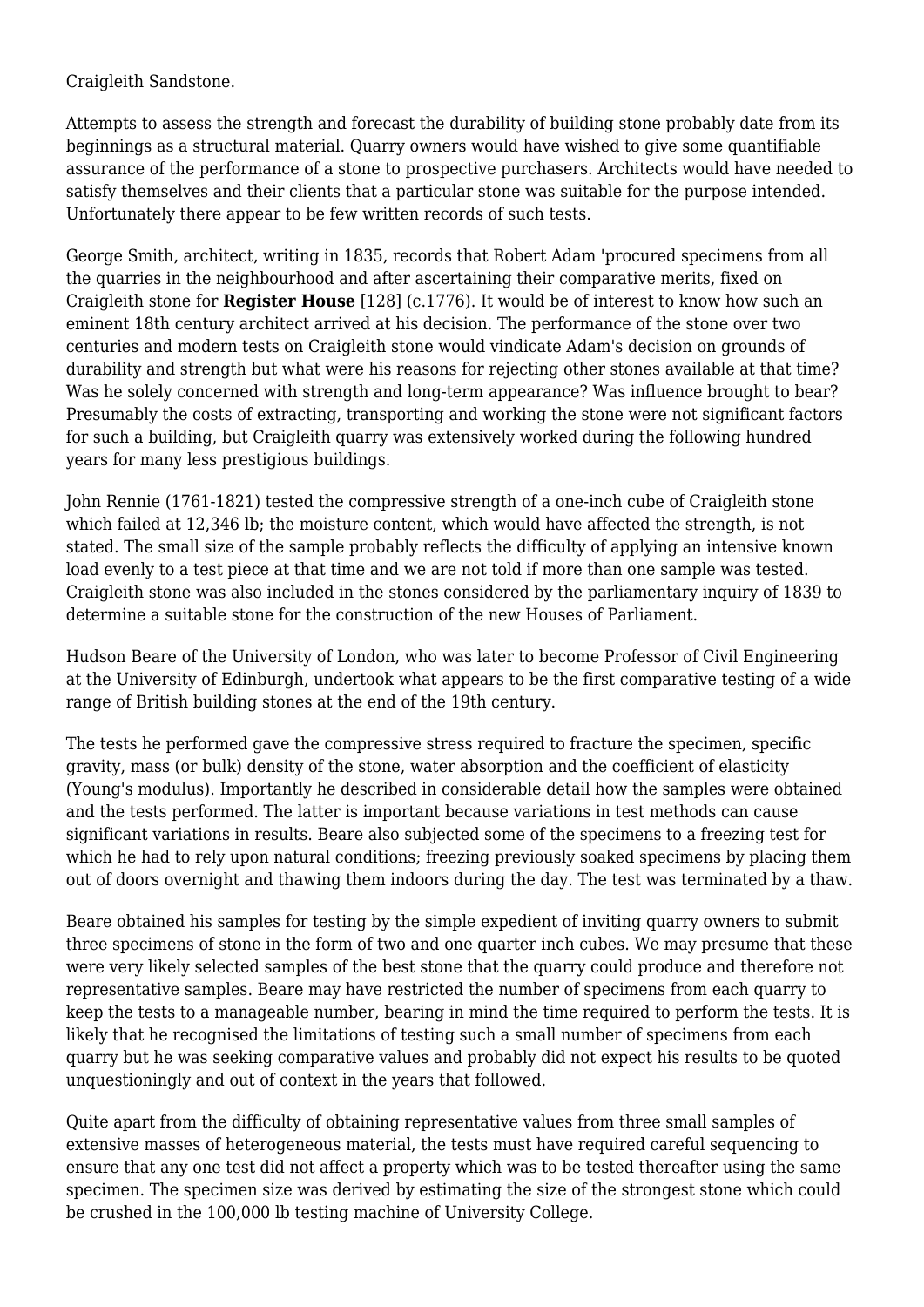The compression tests performed by Rennie and Beare were on cubes of stone. Nowadays, compression tests are performed on cylindrical columns of stone; normally with a height to diameter ratio of 2.5:1. Such a column would fail at a lower applied load than a cube of identical material. Furthermore, the method of transmitting the load to the test specimen, the characteristics of end plates and any packing pieces, the characteristics of the test machine and the rate at which the load is applied affect results. Therefore a comparison of strength based on compression test results is likely to be misleading.

# **Current methods of testing**

One of the consequences of the First World War was the acceleration of the decline in the use of dressed stone for building. The development of standard tests on stone was driven by the increasing use of crushed stone for aggregates and the needs of engineers to assess the in-situ strength of rock in mining, tunnelling and excavations. Testing of facing stone for the renovation and construction of buildings continued in research establishments and standard procedures have emerged which have been adopted, with some variants, prior to the publication of British Standards and equivalent internationally accepted standards. Differences in procedures can give different results so a knowledge of the test procedure used is desirable if comparisons are to be made.

However, it is important to bear in mind that, whilst tests can be standardised, stone is a naturally variable material and the measurable characteristics of suitable stones for building fall within wide ranges of values compared with those for products manufactured to satisfy a British Standard. Test results should be regarded as indicative rather than absolute values of a stone's properties. Indeed, there may be considerable acceptable variations within a quarry, giving a choice of compatible stone for differing applications.

An important aspect of Beare's work was that it provided a comparison of the majority of building stones available at that time. His results are reported in full in his paper Building Stones of Great Britain - their crushing strength and other properties. The data tabulated [**add link**] were compiled to provide a similar modern comparison of the properties of sandstones used historically and currently in Edinburgh. Most of the data in this edition are based on tests undertaken at Napier University. They have been supplemented by data made available by the Building Research Establishment and the Edinburgh New Town Conservation Committee and their contributions are gratefully acknowledged. Sufficient tests have been undertaken to show that results from these three sources are compatible within the natural variation of the sandstones tested.

# **Tests used as indicators of durability**

#### **Porosity**

The majority of stones used for building are sedimentary rocks and, in Edinburgh, sandstones predominate. These stones are composed of grains of sand bound together by natural cements. The spaces between the particles are not completely filled with cement, leaving pore spaces which are normally assumed to be interconnecting. The porosity of a stone is defined as the ratio of the volume of the pore space to the total volume of the stone. The pores vary in size and shape, depending upon the size distribution of the particles and the degree of cementation.

Therefore two stones, having the same porosity, could have very different pore structures; at the simplest, one could contain relatively few but large pores whilst the other contained many much smaller pores. The two stones would have very different absorption characteristics. It follows therefore that a knowledge of the porosity alone is insufficient and the pore size and shape distribution should also be known. Unfortunately this cannot be measured directly and consequently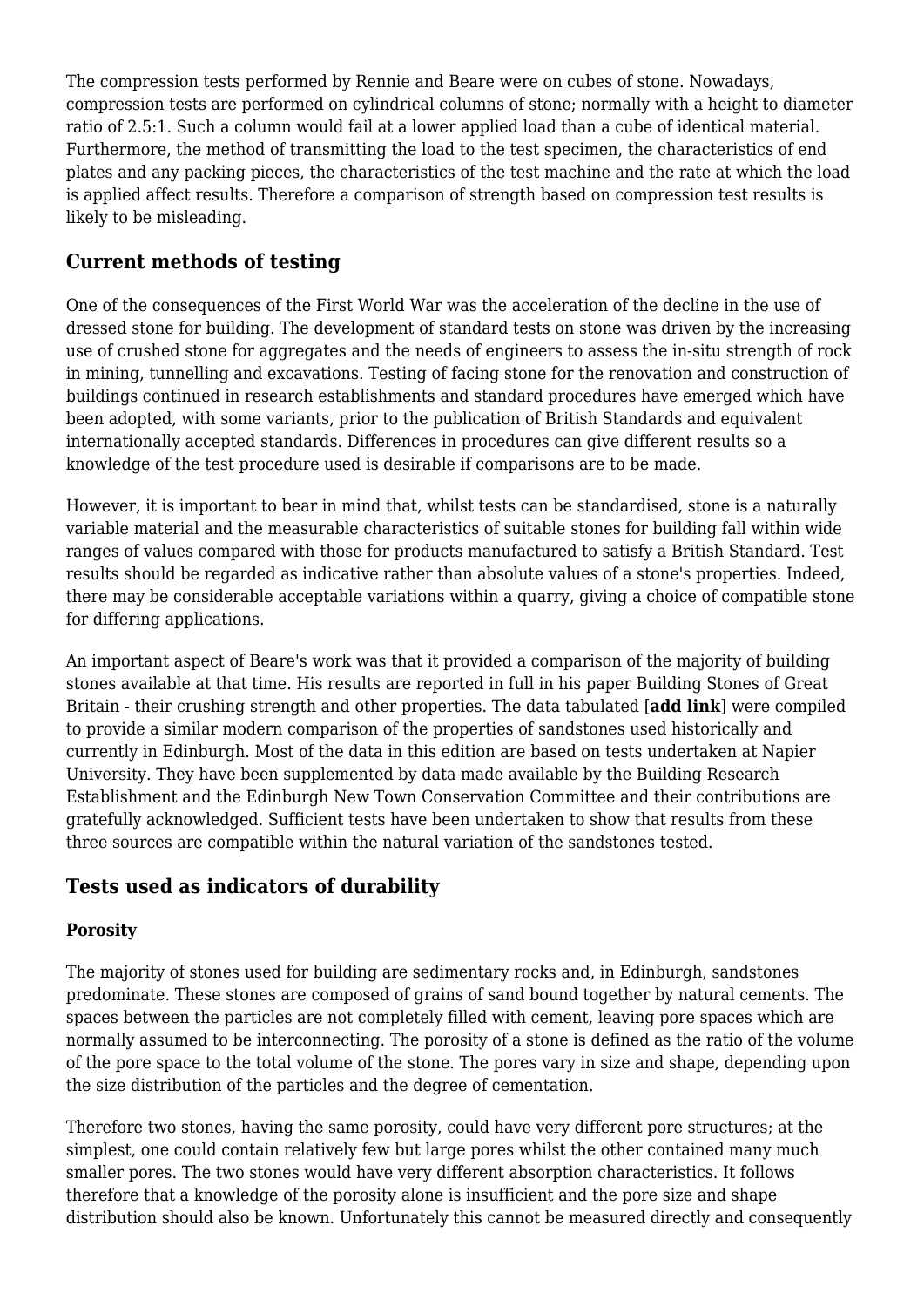tests have been devised to give indirect measures of these characteristics.

#### **Water absorption**

The absorption of a stone is defined as the ratio of the volume of water absorbed, when the stone is immersed at atmospheric pressure, to the volume of the stone. It is an indication of the readiness of the stone to absorb water when exposed to the elements. The sample of stone is dried in an oven at between 101°C and 105°C, just hot enough to remove any moisture contained in the pores. The sample is weighed and immersed in water for 24 hours, at the end of which time the surface moisture is removed with a damp cloth and the sample weighed again. The difference in weight gives the mass, and hence the volume, of water absorbed. The ratio of the volume of water absorbed to the volume of the sample is the water absorption and is expressed as a percentage.

In the past this value was sometimes misleadingly quoted as the porosity whereas the total pore space is only partially filled with water during this test.

Quoted values for both absorption and porosity have sometimes been calculated as the ratio of the mass of water absorbed to the mass of the dry sample of stone, expressed as a percentage. Values calculated thus are dependent upon the mass density of the stone, itself a function of the porosity and the constituent minerals. The resulting 'porosity' and `absorption' values are misleadingly low and are of the order of 40% of those calculated by volume; the relative density of porous rocks being about 2.0 to 2.6 that of water.

The porosity is obtained by filling the pores with a non-reactive fluid. The latter is achieved usually by filling the pores with distilled water under vacuum. This method depends upon the assumption that the pores are interconnected and that all can be filled by a liquid from the outside of the sample. This is usually the case with building sandstones but strictly speaking this yields the 'apparent porosity'. The 'true porosity' can be derived by calculation from the mass density of the solid material and the bulk density of the stone.

The relationship between the volume of fluid absorbed and the vacuum applied gives an indication of the pore-size distribution.

#### **Saturation Coefficient**

A simplified approach is to calculate the 'Saturation Coefficient',' the ratio of water absorption to porosity. A stone with predominantly small pores draws water in by capillary action at atmospheric pressure so that the 'water absorption' approximates to the true 'porosity', giving a high value for the saturation coefficient. Such a stone is supposed to be less durable when exposed to atmospheric conditions than a stone containing a greater proportion of large pores which would have a relatively low saturation coefficient. The latter stone would have a greater volume of free pore space in which crystals of ice or pollutants could form without creating internal stresses.

However, taken on its own, saturation coefficient is not a reliable guide to durability. This measure of purely physical characteristics does not take into account the effects of mineral constituents which may affect durability adversely, for example, the characteristic of some clays to swell over a period of time when exposed on the face of a building. Also a stone of proven durability, like Craigleith, can have a relatively high saturation coefficient combined with a very low porosity; the latter factor in this example being indicative of the high degree of cementation which contributes to the strength of a stone.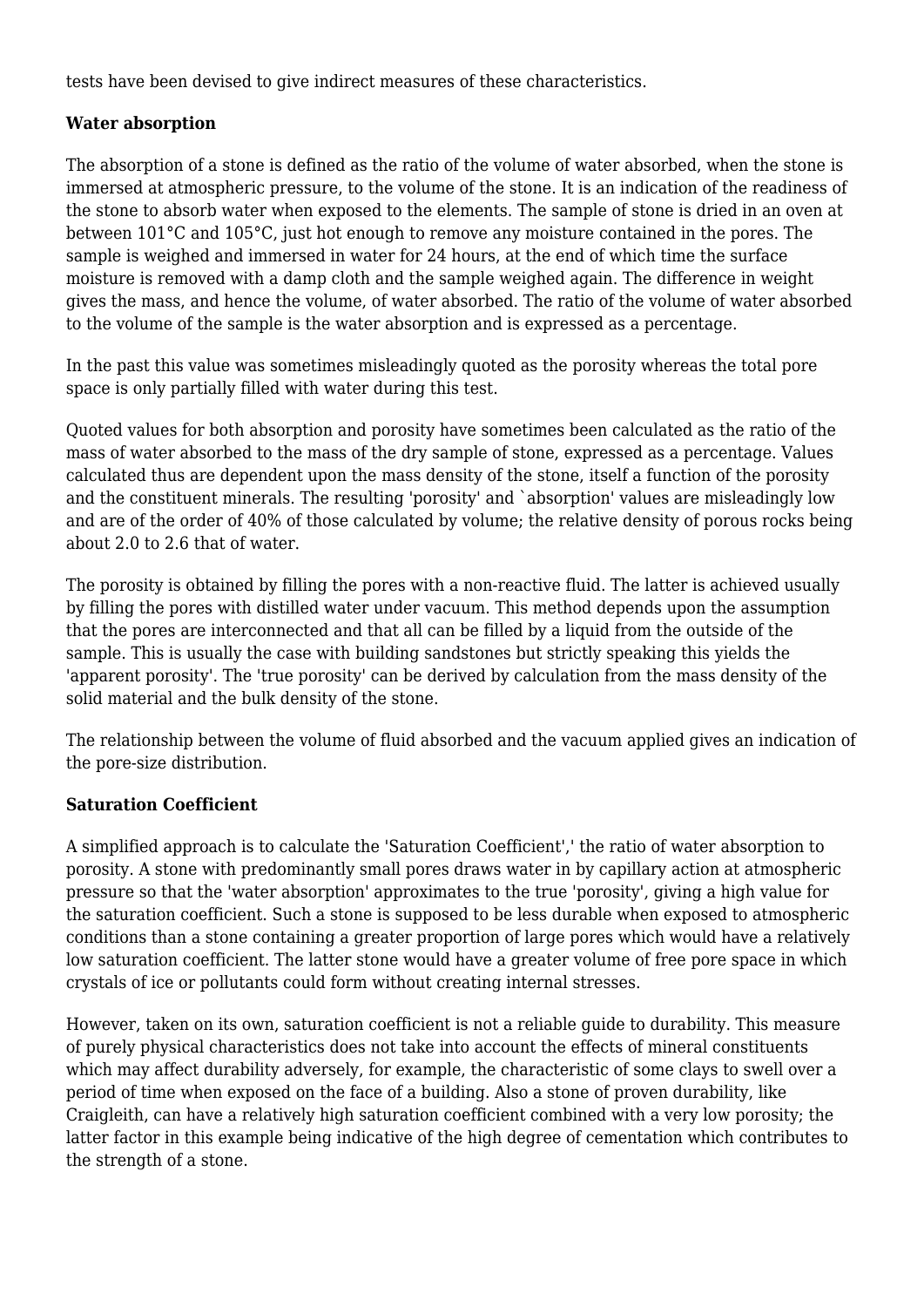#### **Acid immersion test**

Stones containing calcium carbonate, i.e. limestones and some sandstones are susceptible to attack from the weak acid present in rainfall, particularly in urban areas. A dry sample of the stone is immersed in a 20% solution of sulphuric acid for ten days and the effects recorded.

#### **Sodium sulphate crystallisation test**

In the Sodium sulphate crystallisation test,' the sample is repeatedly soaked in a solution of sodium sulphate and oven-dried in a humid atmosphere, inducing rapid crystal growth within the pores. A saturated solution may be used for sandstones whereas a 14% solution provides an adequate test for limestones. The test is continued to disintegration or to 15 complete cycles, whichever is the less, and the effects recorded.

The test has been criticised because it does not have a sound theoretical basis. Nevertheless, it provides the most practical means available of testing the potential durability of building stones but it is time-consuming and therefore slow and expensive to undertake.

A second criticism is that stones, which have proved satisfactory in practice, do not survive more than half the cycles and there is not a clear and simple distinction between the satisfactory and the unsatisfactory. Stones that have proved satisfactory in use may appear well down the range of possible values. Reference to Appendix 5 shows the validity of this criticism. The nature of the formation of stone is such that it grades continuously from the weak to the durable and tests reflect this gradation. The saturated sulphate solution provides a particularly severe test and an unsuitable facing stone is likely to show its weaknesses at a very early stage in the test, at as few as two or three cycles. Examples of such unsatisfactory stones have not been identified in use in Edinburgh and therefore do not appear in the data for comparison.

# **The mechanical properties of stone strength tests**

The property most usually quoted historically is that of compressive strength. Compressive in this context is the means of applying the load by compression along one axis, between the platens of a testing machine; the uniaxial or unconfined compression test. Brittle rocks are not easily compressed and the specimen fails primarily due to shear and, possibly, tensile stresses induced by the application of the compressive load. The maximum load and the nature of the failure depend upon the shape of the specimen and the characteristics of the testing machine. The compression test' requires careful specimen preparation, a powerful testing-machine and is not suitable for all types of rock.

A strength test that has found favour since 1970 is the point-load test. A compressive load is applied through two conical loading points until the specimen splits, failing due to the tensile stress developed perpendicularly to the axis of the applied load. The test may be used in the field because the specimens require only rough shaping with a hammer and the relatively small load required can be applied with the aid of a hand-operated jack. The ease with which specimens can be prepared and tested and the consistency of results means that a high degree of reliability can be placed on the strength index obtained.

#### **Uniaxial or unconfined compression test**

Nowadays this test is usually performed on cylindrical specimens, using standard diamond drill cores. It is important that the diameter is constant and that the ends are parallel to one another and perpendicular to the axis of the cylinder. This is more difficult to achieve in some rocks than others.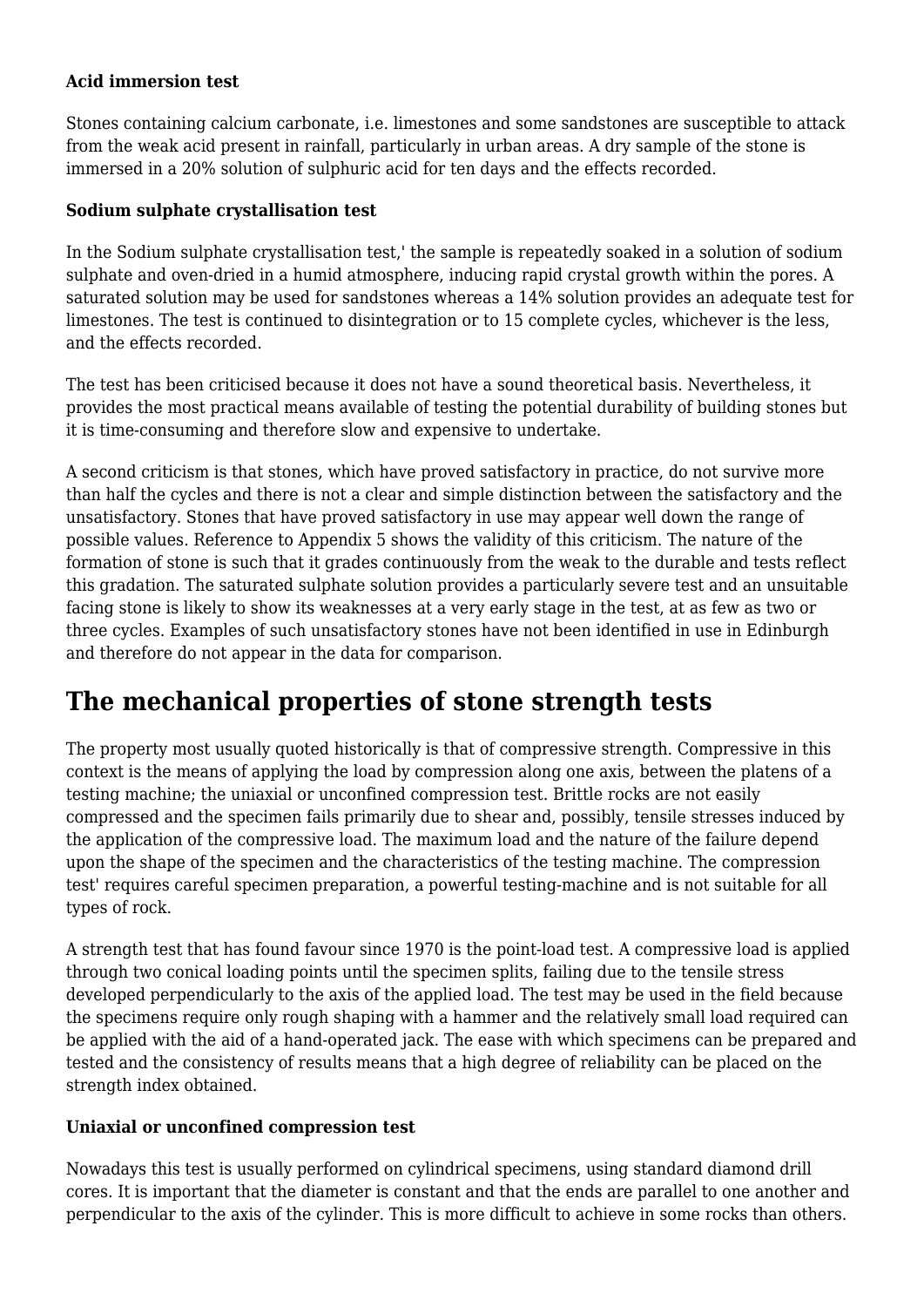The specimen is immersed in water for 24 hours prior to the test. The length, L and diameter, D, are measured. The specimen is placed between the parallel flat platens of the testing machine and compressed until failure occurs, the maximum load, P, being recorded. The compressive strength is recorded as the load at failure divided by the cross-sectional area of the specimen.'" This method of testing permits the deformation of the specimen to be measured and the modulus of elasticity, E, to be derived.

#### **The Point-load test**

The specimen of rock is compressed between two hardened steel points until it splits, the failure being predominantly due to tensile stress induced perpendicularly to the plane of loading. The points are hardened steel cones, rounded to a radius of 5mm at their tips. The points may be fitted to a laboratory testing machine or used in a light portable rig, using a hand-operated hydraulic jack to apply the load. Specimens may be pieces of drill core or fragments of rock about 50mm in diameter. The length is normally between one and two times the diameter. Correction factors have been developed for application to results obtained on specimens which are above or below the recommended sizes. The point-load strength index is expressed as P/D2 where P is the load at failure in MN (MegaNewtons) and D is the diameter of the specimen in metres. Some workers have shown a relationship between the point-load index and compressive strength but, in general, insufficient results are available to make other than a generalised relationship.

| Quarry                 | <b>Bulk</b><br>Density<br>kg/m3 | Point-load<br>strength<br>MN/m2 |      | Porosity % Absorption% | Saturated<br>sodium<br>sulphate<br>test cycles loss | Saturated<br>sodium<br>sulphate % | Acid<br>resistance<br>% loss |
|------------------------|---------------------------------|---------------------------------|------|------------------------|-----------------------------------------------------|-----------------------------------|------------------------------|
| Binny                  | 2175                            | 1.1                             | 16.2 | 11.2                   | 10                                                  | 100                               | $\mathbf C$                  |
| Blaxter                | 2173                            | 1.8                             | 16.5 | 11.4                   | 15                                                  | 87                                | <u>u</u>                     |
| Catcastle              | 2240                            |                                 |      | 9.5                    | 15                                                  | 55                                | u                            |
| Clashach<br>(standard) | 2346                            | 9.0                             | 9.2  | 5.2                    | 15                                                  | $\boldsymbol{0}$                  | u                            |
| Clashach<br>(coloured) | 2007                            | 1.9                             | 22.5 | 17.1                   | 15                                                  | 17                                | u                            |
| Corncockle             | 2130                            | 0.8                             | 18.8 | 13.1                   | 8                                                   | 100                               | $\mathbf C$                  |
| Corsehill              | 1990                            | 1.9                             | 22.0 | 14.8                   | 15                                                  | 24                                | $\mathbf C$                  |
| Cragg                  | 2170                            | 1.4                             | 16.7 | 12.9                   |                                                     |                                   | <u>u</u>                     |
| Craigleith             | 2220                            |                                 | 13.5 | 6.8                    | 15                                                  | 30                                | u                            |
| Craigmillar            | 2350                            | 3.2                             | 9.2  | 8.0                    | 12                                                  | 100                               | $\mathbf{V}$                 |
| Cullalo                | 2160                            | 2.6                             | 18.4 | 11.2                   | 15                                                  | 15                                | u                            |
| Darney                 | 2180                            | 2.0                             | 17.6 | 10.3                   | 10                                                  | 100                               | u                            |
| Doddington             | 2060                            | 1.7                             | 20.2 | 15.9                   | 15                                                  | 65                                | <b>u</b>                     |
| Dunhouse               | 2165                            |                                 | 18.4 | 11.3                   | 15                                                  | 67                                | u                            |
| Dunmore (new)          |                                 |                                 | 17.3 |                        | 15                                                  | 23                                |                              |
| Gatelawbridge          | 2037                            | 1.7                             | 22.6 | 15.8                   | 8                                                   | 100                               | ${\bf C}$                    |
| Grange                 | 2120                            | 0.7                             | 19.5 | 15.1                   | 15                                                  | 57                                | u                            |
| Hailes                 | 2223                            |                                 | 14.5 | 10.9                   | 15                                                  | 15                                | u                            |
| Hawkhill Wood          | 2370                            | 3.0                             | 10.1 | 7.1                    | 15                                                  | 8                                 | $\mathbf{V}$                 |

# **Test results for a selection of building stones**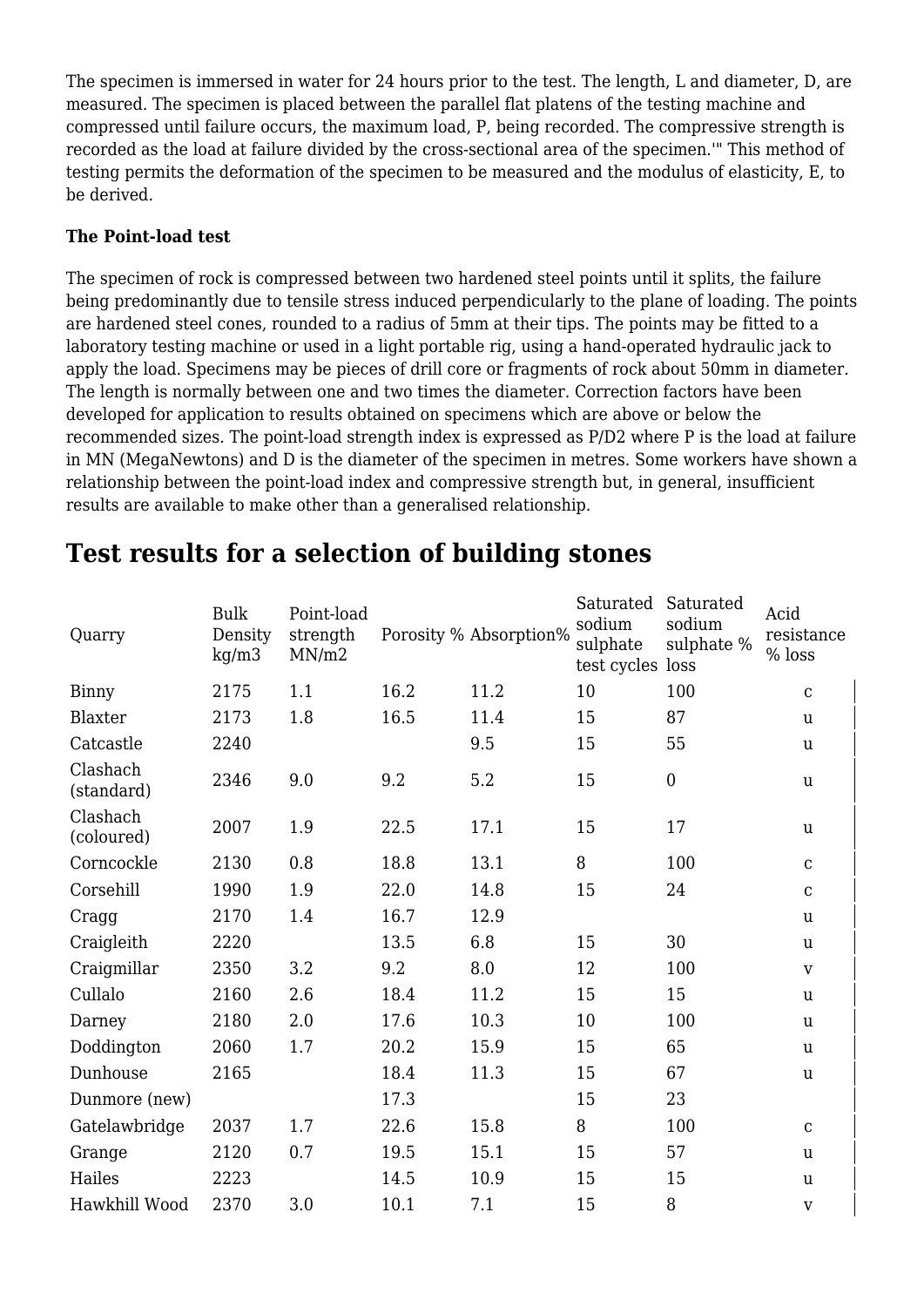| Hermand             | 2210 | 2.0  | 15.1 | 11.2 | 15 | 100            | u            |
|---------------------|------|------|------|------|----|----------------|--------------|
| Lazonby             | 2260 | 2.0  | 13.9 | 9.1  | 15 | 35             | ${\bf C}$    |
| Locharbriggs        | 2210 | 1.5  | 15.1 | 11.2 | 15 | 100            | u            |
| Newbigging          | 2130 | 0.6  | 18.9 | 12.6 | 10 | 100            | V            |
| Plean               | 2180 | 1.3  | 17.7 | 14.4 | 6  | 100            | u            |
| Prudham             | 2150 |      | 19.4 | 11.8 | 15 | 70             | u            |
| Ravelston           | 2630 | 3.8  | 3.6  | 2.6  | 15 | $\overline{0}$ | $\mathbf{V}$ |
| Ravelston No. 2     | 2280 | 3.1  | 13.8 | 8.3  | 15 | 11             | $\mathbf C$  |
| Spinal              | 2700 | 16.2 | 0.5  | 0.4  | 15 | $\overline{0}$ | u            |
| Spynie              | 2070 | 3.8  | 17.9 | 12.2 | 15 | 6              | u            |
| Stainton            | 2220 | 2.0  | 14.5 | 9.6  | 11 | 100            | u            |
| Stancliffe          | 2240 | 2.2  | 12.1 | 9.2  | 12 | 100            | u            |
| <b>Stanton Moor</b> | 2200 | 1.2  | 16.0 | 13.1 | 15 | 83             | u            |
| Stoke Hall          | 2346 | 2.0  | 10.5 | 8.2  | 15 | 73             | u            |
| Wellfield           | 2310 | 3.0  | 11.9 | 8.4  | 15 | 61             | u            |
| Woodkirk            | 2270 | 2.2  | 13.7 | 11.3 | 15 | 82             | V            |

Retrieved from

'[http://earthwise.bgs.ac.uk/index.php?title=Building\\_stones\\_of\\_Edinburgh:\\_tests\\_and\\_properties&old](http://earthwise.bgs.ac.uk/index.php?title=Building_stones_of_Edinburgh:_tests_and_properties&oldid=23531) [id=23531'](http://earthwise.bgs.ac.uk/index.php?title=Building_stones_of_Edinburgh:_tests_and_properties&oldid=23531)

[Category](http://earthwise.bgs.ac.uk/index.php/Special:Categories):

• [Mineral resources](http://earthwise.bgs.ac.uk/index.php/Category:Mineral_resources)

# **Navigation menu**

# **Personal tools**

- Not logged in
- [Talk](http://earthwise.bgs.ac.uk/index.php/Special:MyTalk)
- [Contributions](http://earthwise.bgs.ac.uk/index.php/Special:MyContributions)
- [Log in](http://earthwise.bgs.ac.uk/index.php?title=Special:UserLogin&returnto=Building+stones+of+Edinburgh%3A+tests+and+properties&returntoquery=action%3Dmpdf)
- [Request account](http://earthwise.bgs.ac.uk/index.php/Special:RequestAccount)

#### **Namespaces**

- [Page](http://earthwise.bgs.ac.uk/index.php/Building_stones_of_Edinburgh:_tests_and_properties)
- [Discussion](http://earthwise.bgs.ac.uk/index.php?title=Talk:Building_stones_of_Edinburgh:_tests_and_properties&action=edit&redlink=1)

 $\Box$ 

# **Variants**

### **Views**

- [Read](http://earthwise.bgs.ac.uk/index.php/Building_stones_of_Edinburgh:_tests_and_properties)
- [Edit](http://earthwise.bgs.ac.uk/index.php?title=Building_stones_of_Edinburgh:_tests_and_properties&action=edit)
- [View history](http://earthwise.bgs.ac.uk/index.php?title=Building_stones_of_Edinburgh:_tests_and_properties&action=history)